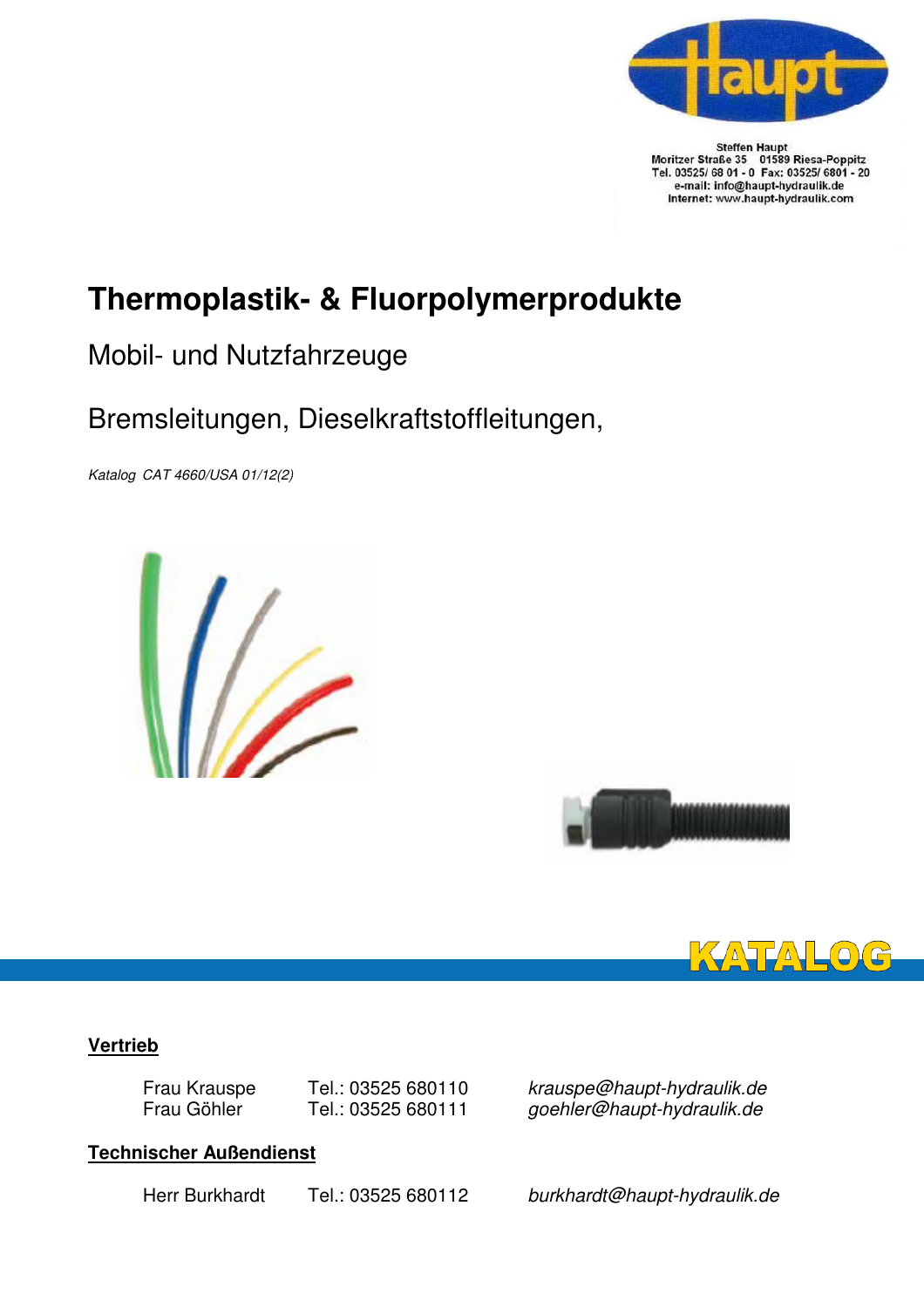# **1120 Nylon Air Brake Tubing**



### **Features**

- **100% Pressure Tested**
- Excellent UV Stability
- Abrasion Resistant
- Kink Resistant

### **Certifications**

- **Meets SAE Specification J844**
- Meets DOT FMVSS 49CFR 571.106

## **Applications**



#### Air brake lines τ

| Part<br><b>Number</b> | <b>Tube</b><br>0.D. | <b>Outside</b><br><b>Diameter</b> |      | <b>Inside</b><br><b>Diameter</b> |      | <b>Nominal</b><br>Wall<br><b>Thickness</b> |     | <b>Burst</b><br><b>Pressure</b><br>at $73^\circ$ F /23 $^\circ$ C |      | <b>Minimum</b><br><b>Bend</b> | <b>Radius</b> | Weight       |             | <b>Standard</b><br>Reel |       | <b>Standard</b><br><b>Pallet</b> |       |
|-----------------------|---------------------|-----------------------------------|------|----------------------------------|------|--------------------------------------------|-----|-------------------------------------------------------------------|------|-------------------------------|---------------|--------------|-------------|-------------------------|-------|----------------------------------|-------|
| #                     |                     |                                   |      |                                  |      |                                            |     |                                                                   |      | $\mathscr{L}$                 |               | 고<br>lbs     | 딚           |                         |       |                                  |       |
|                       | inch                | inch                              | mm   | inch                             | mm   | inch                                       | mm  | psi                                                               | bar  | inch                          | mm            | lbs./100 ft. | kg./31 mtr. | feet                    | meter | feet                             | meter |
| 1120-2A-XXX-1000      | 1/8                 | .125                              | 3.2  | .079                             | 2.0  | .023                                       | 0.6 | 1000                                                              | 69.0 | .370                          | 9.4           | .340         | .154        | 1000                    | 305   | 24.000                           | 7315  |
| 1120-2.5A-XXX-1000    | 5/32                | .156                              | 4.0  | .092                             | 2.3  | .032                                       | 0.8 | 1200                                                              | 82.7 | .500                          | 12.7          | .570         | .259        | 1000                    | 305   | 24,000                           | 7315  |
| 1120-3A-XXX-1000      | 3/16                | .188                              | 4.8  | .118                             | 3.0  | .035                                       | 0.9 | 1200                                                              | 82.7 | .750                          | 19.1          | .770         | .349        | 1000                    | 305   | 24,000                           | 7315  |
| 1120-4A-XXX-1000      | 1/4                 | .250                              | 6.4  | .170                             | 4.3  | .040                                       | 1.0 | 1200                                                              | 82.7 | 1.00                          | 25.4          | 1.21         | .549        | 1000                    | 305   | 24,000                           | 7315  |
| 1120-5A-XXX-500       | 5/16                | .313                              | 7.9  | .232                             | 5.9  | .040                                       | 1.0 | 1000                                                              | 69.0 | 1.25                          | 31.8          | 1.57         | .712        | 500                     | 152   | 12,000                           | 3658  |
| 1120-6B-XXX-500       | 3/8                 | .375                              | 9.5  | .251                             | 6.4  | .062                                       | 1.6 | 1400                                                              | 96.5 | 1.50                          | 38.1          | 2.70         | 1.22        | 500                     | 152   | 12,000                           | 3658  |
| 1120-8B-XXX-500       | 1/2                 | .500                              | 12.7 | .376                             | 9.6  | .062                                       | 1.6 | 950                                                               | 65.5 | 2.00                          | 50.8          | 3.90         | 1.77        | 500                     | 152   | 6,000                            | 3658  |
| 1120-10B-XXX-250      | 5/8                 | .625                              | 15.9 | .441                             | 11.2 | .092                                       | 2.3 | 900                                                               | 62.1 | 2.50                          | 63.5          | 7.00         | 3.18        | 250                     | 76    | 3,000                            | 914   |
| 1120-12B-XXX-250      | 3/4                 | .750                              | 19.1 | .566                             | 14.4 | .092                                       | 2.3 | 800                                                               | 55.2 | 3.00                          | 76.2          | 8.60         | 3.90        | 250                     | 76    | 3,000                            | 914   |

XXX represents color code.

Material: Type A – Single-wall extruded Nylon (polyamide)

Type B – Nylon (polyamide) core, fiber reinforcement, Nylon (polyamide) jacket/sheath

#### **Operating Parameters**

Temperature Range: -40°F to +200°F (-40°C to +93°C) Working Pressure: 150 psi (10.3 bar)

#### **Fittings Construction Colors**

Parker Fittings available from: Fluid System Connectors Division Otsego, MI (269) 692-6555  $(269)$  694-4614 FAX

FSC Product Families:

- NTA  $\blacksquare$  PMT
- PTC

|   | <b>Color Code</b> |              |
|---|-------------------|--------------|
| n | <b>BLK</b>        | <b>Black</b> |
|   | BLU               | Blue         |
|   | <b>BRN</b>        | Brown        |
|   | GRN               | Green        |
| ٠ | 0RG               | Orange       |
| e | pur               | Purple       |
| A | <b>RED</b>        | Red          |
|   | SIL               | Silver       |
|   | <b>TAN</b>        | Tan          |
|   | YEL               | Yellow       |
| ◯ | WHT               | White        |

D-4



For detailed ordering information, please consult price list or contact Parflex® Division.

Parker Hannifin Corporation | Parflex® Division | Ravenna, Ohio | parker.com/pfd

B

Hose A

Tooling, Equipment<br>& Accessories

F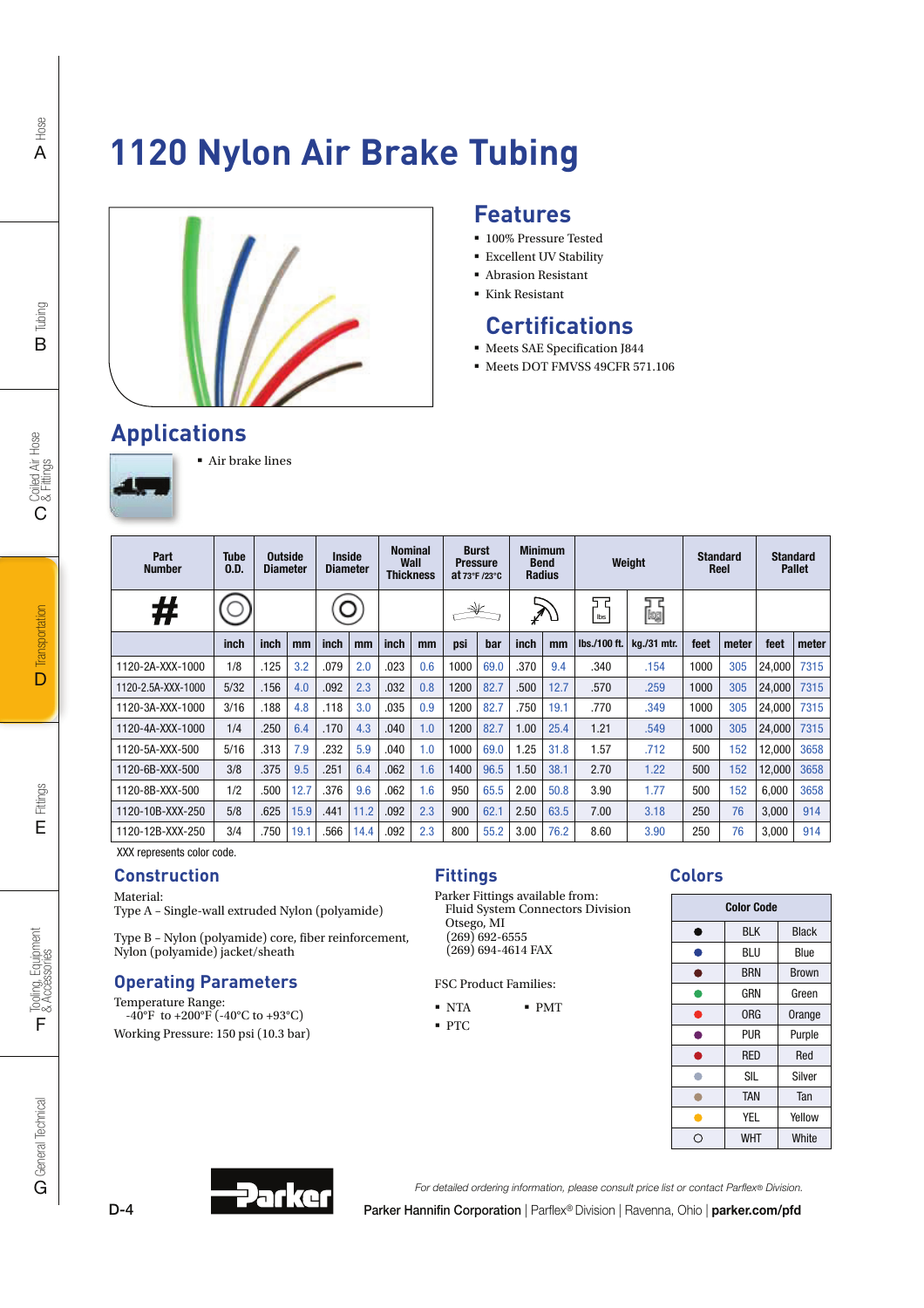# **1320 Quantum® Elastomeric Air Brake Tubing**



#### **Features**

- **100% Pressure Tested**
- Excellent UV Stability
- Abrasion Resistant
- Kink Resistant

### **Certifications**

 $\blacksquare$  Meets or exceeds the performance requirements of DOT 49CFR571.106 and SAE J844

### **Applications**



Air brake lines

| Part<br><b>Number</b> | <b>Tube</b><br>0.D. |      | <b>Outside</b><br><b>Diameter</b> |      | <b>Inside</b><br><b>Diameter</b> | Wall<br><b>Thickness</b> | <b>Nominal</b>  | <b>Burst</b><br><b>Pressure</b><br>at $73^\circ$ F /23 $^\circ$ C |      |      | <b>Minimum</b><br><b>Bend</b><br><b>Radius</b> |                     | Weight      |      | <b>Standard</b><br>Reel |        | <b>Standard</b><br><b>Pallet</b> |
|-----------------------|---------------------|------|-----------------------------------|------|----------------------------------|--------------------------|-----------------|-------------------------------------------------------------------|------|------|------------------------------------------------|---------------------|-------------|------|-------------------------|--------|----------------------------------|
| #                     |                     |      |                                   |      |                                  |                          |                 |                                                                   |      |      |                                                | lbs                 | [bg         |      |                         |        |                                  |
|                       | inch                | inch | mm                                | inch | mm                               | inch                     | mm              | psi                                                               | bar  | inch | mm                                             | <b>Ibs./100 ft.</b> | kg./31 mtr. | feet | meter                   | feet   | meter                            |
| 1320-6B-XXX-500       | 3/8                 | .375 | 9.5                               | .251 | 6.4                              | .062                     | $.6\,$          | 1400                                                              | 96.5 | .50  | 38.1                                           | 2.70                | 1.22        | 500  | 152                     | 12,000 | 3658                             |
| 1320-8B-XXX-500       | 1/2                 | .500 | 12.7                              | .376 | 9.6                              | .062                     | .6 <sub>1</sub> | 950                                                               | 65.5 | 2.00 | 50.8                                           | 3.90                | 1.77        | 500  | 152                     | 6,000  | 3658                             |

XXX represents color code.

#### **Construction**

Material: Proprietary elastomeric material Type B – Proprietary, reinforced design

#### **Operating Parameters**

Temperature Range:  $-40^{\circ}$ F to  $+200^{\circ}$ F ( $-40^{\circ}$ C to  $+93^{\circ}$ C) Working Pressure: 150 psi (10.3 bar)

#### **Fittings**

Parker Fittings available from: Fluid System Connectors Division Otsego, MI (269) 692-6555 (269) 694-4614 FAX

FSC Product Families:

- $\blacksquare$  NTA PMT
- · PTC

#### **Colors**



#### **Order Information**

To order 1120 or 1320 Air Brake Tubing, add color code and reel length to specify part number. ie. 1120-4A-BLK-1000 Typical order examples: **24,000 feet, 1120-4A-BLK-1000 -** Product ordered is 1/4" O.D. Black Air Brake Tubing, (24) 1000-foot reels of tubing on 1 pallet. 500 feet, 1120-10B-RED-250 - Product ordered is 5/8" O.D. Red Air Brake Tubing, (2) 250-foot reels of tubing in boxes.



For detailed ordering information, please consult price list or contact Parflex® Division. 2arke Parker Hannifin Corporation | Parflex® Division | Ravenna, Ohio | parker.com/pfd

Hose A

Tooling, Equipment<br>& Accessories

F

D-5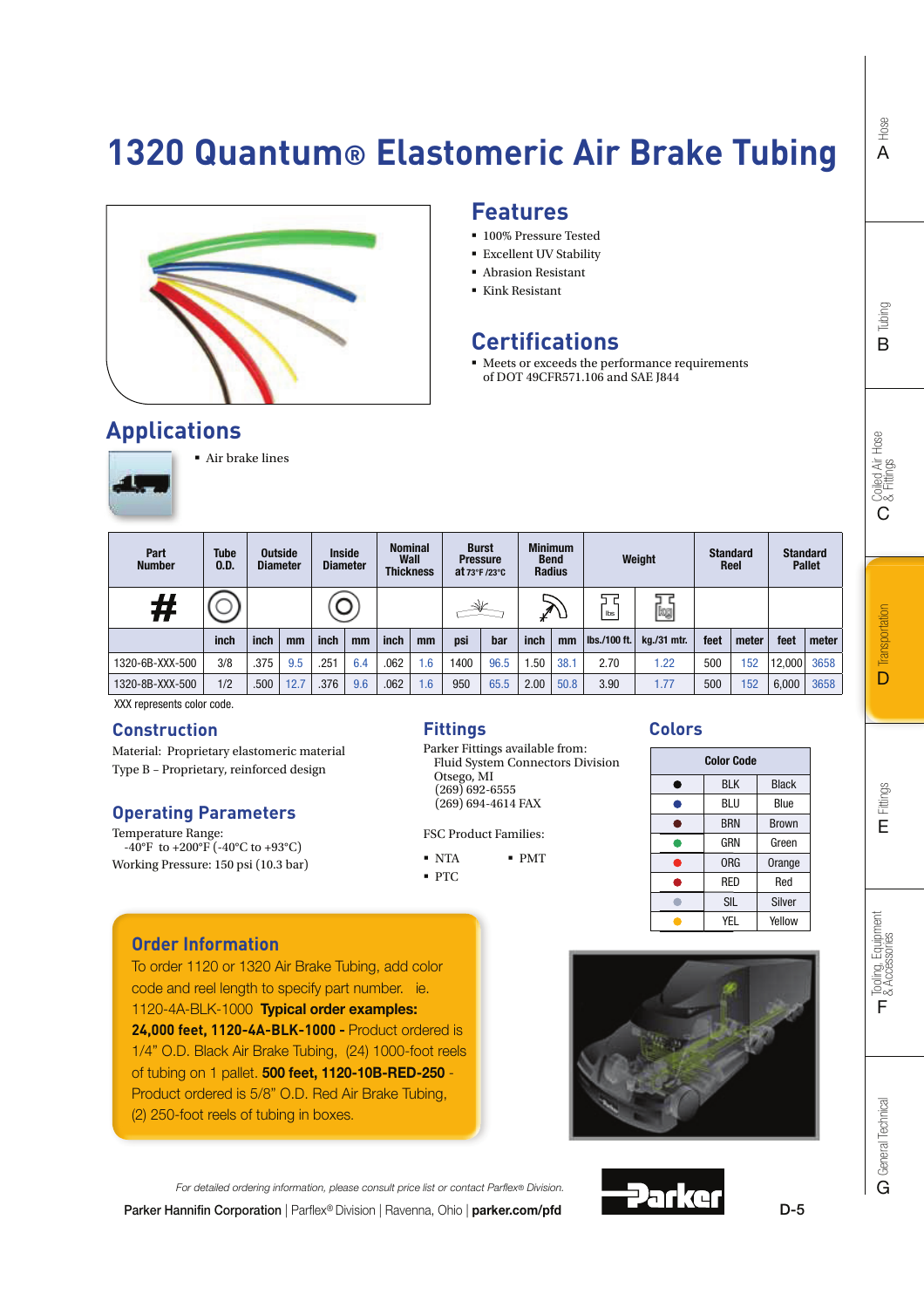# **Parflex Diesel Fuel Tubing**



### **Features**

- Nylon tubing designed for use in tractor, trailer and other mobile fuel systems
- Heat and light stabilized
- 100% quality controlled 100% pressure tested
- Saves weight and labor in comparison with hose and hard-line tubing

## **Approvals**

- Compatible with JP-5 (MIL-DTL-5624) and JP-8 (MIL-DTL-83133)
- Compatible with Biodiesel per Parflex PPB PL-18 hard-line tubing

| Part<br><b>Number</b> | <b>Nominal</b><br><b>Tube</b><br>0.D. | <b>Nominal</b><br><b>Tube</b><br>I.D. | N |
|-----------------------|---------------------------------------|---------------------------------------|---|
|                       |                                       |                                       |   |

D.O.T. diesel fuel applications

| Part<br><b>Number</b> | <b>Nominal</b> | Tube<br>0.D. | <b>Nominal</b> | <b>Tube</b><br>I.D. |                | <b>Minimum</b><br><b>Bend</b><br><b>Radius</b> |          | Weight   |      | <b>Standard</b><br>Reel |
|-----------------------|----------------|--------------|----------------|---------------------|----------------|------------------------------------------------|----------|----------|------|-------------------------|
| #                     |                |              |                |                     |                |                                                | d<br>lbs | [bg      |      |                         |
|                       | inch           | mm           | inch           | mm                  | inch           | mm                                             | lbs./ft. | kg./mtr. | feet | meter                   |
| PFT-4A-XXX-1000-FL    | 1/4            | 6            | .170           | 4                   | 1              | 25                                             | .012     | .005     | 1000 | 305                     |
| PFT-6B-XXX-500-FL     | 3/8            | 10           | .251           | $6\phantom{1}6$     | $1 - 1/2$      | 38                                             | .027     | .012     | 500  | 152                     |
| PFT-8B-XXX-500-FL     | 1/2            | 13           | .376           | 10                  | $\overline{2}$ | 51                                             | .039     | .018     | 500  | 152                     |
| PFT-10B-XXX-250-FL    | 5/8            | 16           | .441           | 11                  | $2 - 1/2$      | 64                                             | .070     | .032     | 250  | 76                      |
| PFT-12B-XXX-250-FL    | 3/4            | 19           | .566           | 14                  | 3              | 76                                             | .086     | .039     | 250  | 76                      |

XXX represents color code.

**Applications**

#### **Construction**

Heat and light stabilized seamless extruded nylon core reinforced with fibrous reinforcement and bonded with a protective blue nylon cover sheath

#### **Operating Parameters**

Temperature Range:

 $-40^{\circ}$ F to  $+200^{\circ}$ F ( $-40^{\circ}$ C to  $+93^{\circ}$ C) Maximum Working Pressure: 150 psi (10.3 bar)

Do not exceed temperature and pressure ranges

#### **Color**

 $\bullet$  BLU Blue is standard Consult division for additional colors

#### **Fittings**

Parker Fittings available from: Fluid System Connectors Division Otsego, MI  $(269)$  692-6555 (269) 694-4614 FAX

FSC Product Families:

- NTA
- DF (Diesel Fuel Only)

#### **Notes**

Contact Parflex Division for application review





Parker Hannifin Corporation | Parflex® Division | Ravenna, Ohio | parker.com/pfd For detailed ordering information, please consult price list or contact Parflex® Division.

Tubing B

Hose A

Tooling, Equipment<br>& Accessories

F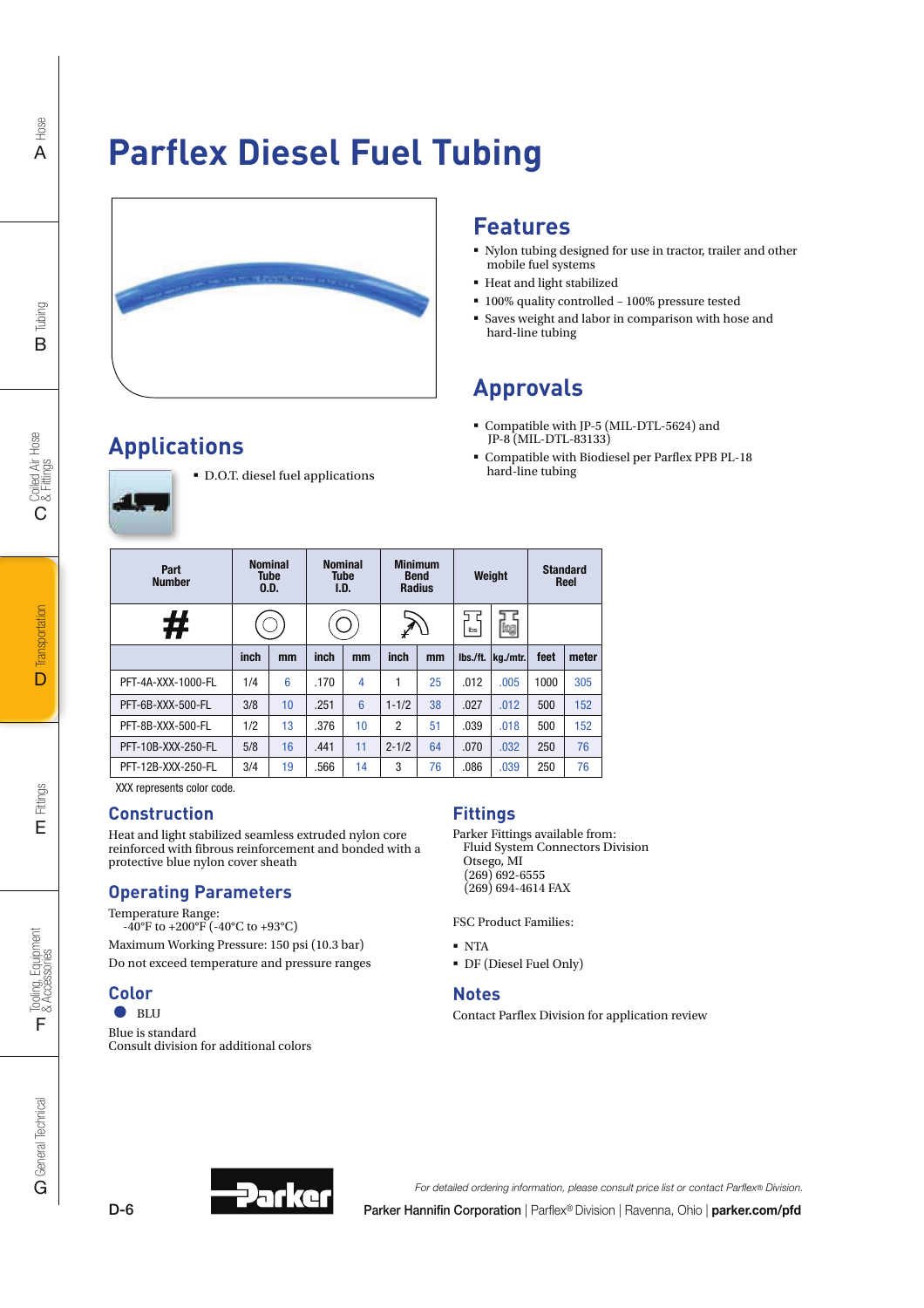## **HTFL Diesel Fuel Line Tubing (High-Temperature)**



### **Features**

- Heat and UV stabilized
- **For use in high temperature applications**
- **100% Pressure Tested**
- **Lightweight**
- Pre-formed tubes available

### **Applications**



| Part<br><b>Number</b> | 0.D. | <b>Nominal</b><br><b>Tube</b> | <b>Nominal</b><br>I.D. | <b>Tube</b> |      | <b>Nominal</b><br>Wall<br><b>Thickness</b> | Working | <b>Pressure</b> | at $73^\circ$ F /23 $^\circ$ C | <b>Minimum</b><br><b>Burst</b> |                | <b>Minimum</b><br><b>Bend</b><br><b>Radius</b> |      | Weight                            | <b>Standard</b><br>Reel |       |
|-----------------------|------|-------------------------------|------------------------|-------------|------|--------------------------------------------|---------|-----------------|--------------------------------|--------------------------------|----------------|------------------------------------------------|------|-----------------------------------|-------------------------|-------|
| #                     |      |                               |                        |             |      |                                            |         |                 |                                |                                |                |                                                | lbs  | kg                                |                         |       |
|                       | inch | mm                            | inch                   | mm          | inch | mm                                         | psi     | bar             | psi                            | bar                            | inch           | mm                                             |      | $\vert$ lbs./ft. $\vert$ kg./mtr. | feet                    | meter |
| HTFL-6B-BRN-500       | 3/8  | 10                            | .251                   | 6           | .062 | 1.6                                        | 175     | 12.1            | 1.400                          | 96.5                           | $1 - 1/2$      | 38                                             | .028 | .013                              | 500                     | 152   |
| HTFL-8B-BRN-500       | 1/2  | 13                            | .376                   | 10          | .062 | 1.6                                        | 155     | 10.7            | 950                            | 65.5                           | $\overline{2}$ | 51                                             | .039 | .018                              | 500                     | 152   |
| HTFL-10B-BRN-250      | 5/8  | 16                            | .441                   | 11          | .092 | 6.6                                        | 140     | 9.7             | 900                            | 62.1                           | $2 - 7/8$      | 73                                             | .071 | .032                              | 250                     | 76    |
| HTFL-12B-BRN-250      | 3/4  | 19                            | .566                   | 14          | .092 | 1.6                                        | 150     | 10.3            | 800                            | 55.1                           | 3              | 76                                             | .086 | .039                              | 250                     | 76    |

#### **Construction**

Tube: High-temperature and chemical-resistant special polyamide Reinforcement: High-strength yarn fiber Cover: High-temperature and UV-resistant special polyamide

#### **Operating Parameters**

Temperature Range:  $-50^\circ$ F to  $+266^\circ$ F ( $-46^\circ$ C to  $+130^\circ$ C) Vacuum Rating: 28 inch Hg

#### **Fittings**

Parker Fittings available from: Fluid System Connectors Division Otsego, MI (269) 692-6555 (269) 694-4614 FAX

FSC Product Families:

NTA



 $\bullet$  BRN

Brown is standard Consult division for additional colors

#### **Notes**

Compatible with JP-5 (MIL-DTL-5624) and JP-8 (MIL-DTL-83133) Compatible with Biodiesel per Parflex PPB PL-18

Hose A

D-7

For detailed ordering information, please consult price list or contact Parflex® Division.

Parker Hannifin Corporation | Parflex® Division | Ravenna, Ohio | parker.com/pfd

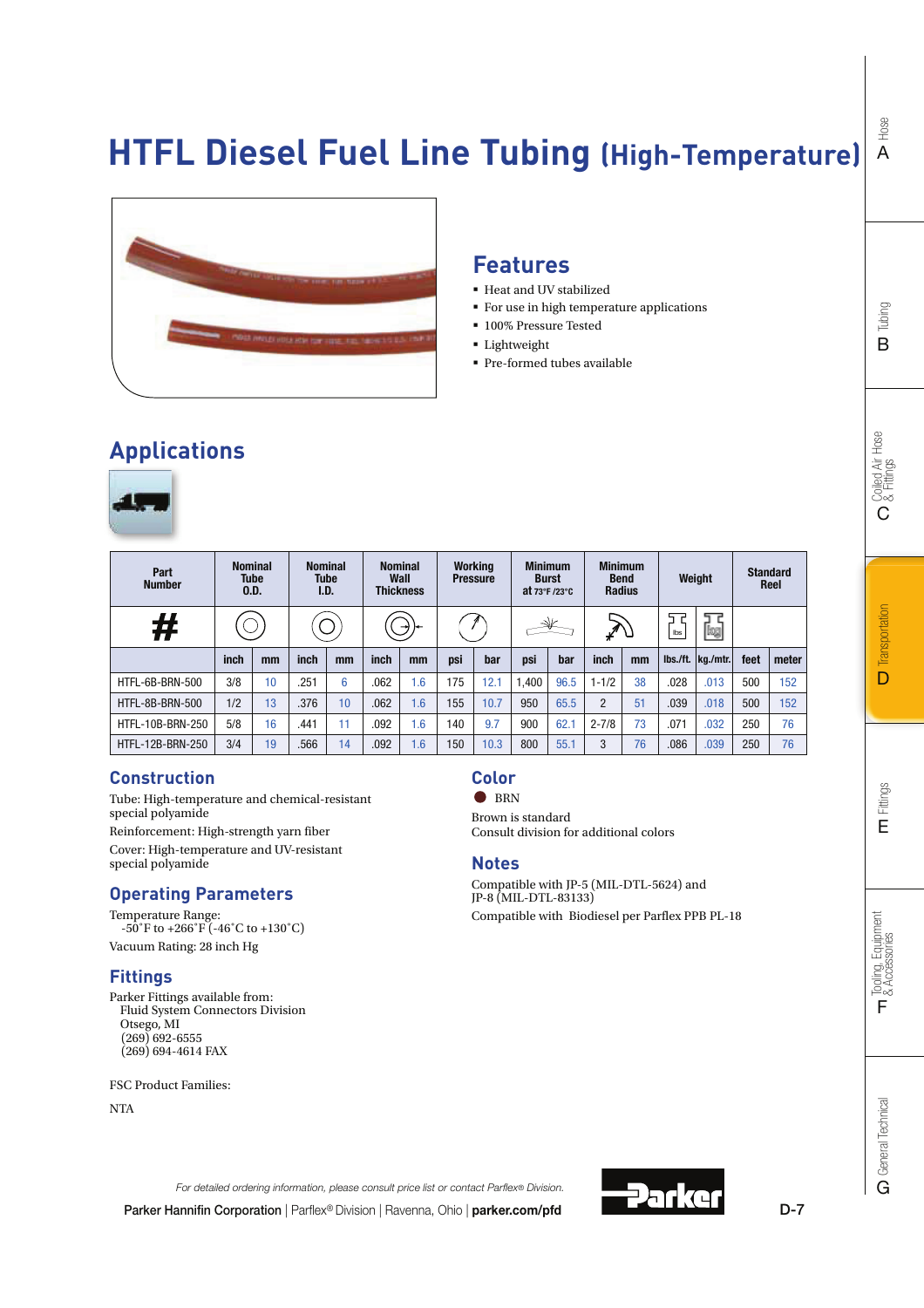# **Custom Harness, Bundles & Tubing**

### **Order Information**

Several different harnesses may be required on a single unit depending upon the model of the vehicle, wheel base and options available. To determine your harness application needs:

- 1. Recognize the cost savings available to you through the use of harnesses. How many dollars will be saved on tubing installation alone? On scrap reduction?
- 2. Call Parker. Have one of our application engineers study your application.
- 3. Have Parker engineers design and build **a prototype** harness for your approval.
- 4. Approve the prototype as our basis to engineer your production model harness.
- **5. Implement the harness into your** Purchasing and Production systems – one harness, one part number instead of multiple part numbers you once had for each air brake line.

### **Features**

- Preformed, pre-bundled tubing or hose custom designed to reduce installation time and improve throughput
- Your production line will run faster and be virtually free from tubing scrap
- Individual tubes are pre-cut and assembled into a single unit

### **Certifications**

- Designed and engineered to meet the exacting requirements of each bus or truck manufacturer for each vehicle
- The air brake tubing used in a Parflex Harness conforms to SAE J844 type 3A and 3B and also D.O.T. FMVSS 106

#### **Tubing**

#### **Construction**

Tube: Nylon Air Brake Tubing

#### **Operating Parameters**

Temperature Range: -40°F to +200°F (-40°C to +93°C) Working Pressure: 150 psi (10.3 bar)

#### **Options**

Each tube can be color-coded and/or numbered Each harness may contain any number of tube sizes ranging from  $1/8$ <sup>"</sup> O.D. to  $3/4$ <sup>"</sup> O.D. The harness can be supplied with special clamps, brackets

and fittings to meet any need required by the customer

application

#### **Hose**

Contact Parflex Customer Service for custom formed hoses and hose assemblies



### **Cut Tubes**

Any tube offered by Parflex can be cut-to-length, with options for additional marking



### **Formed Tubes**

Tubes can be formed into shapes for ease of installation

### **Jacketed Bundles**

Two or more tubes can be bundled together with an extruded thermoplastic jacket

For detailed ordering information, please consult price list or contact Parflex® Division.



## **Formed Harnesses**

**Straight Harnesses** Combine multiple cut tubes into a harness built specifically for your

Combine multiple formed tubes to create a repeatable tubing routing solution

### **Formed Assemblies**

Most Parflex thermoplastic hoses can be formed into application specific shapes

Hose A

Tubing B

Coiled Air Hose<br>& Fittings

C

Parker Hannifin Corporation | Parflex® Division | Ravenna, Ohio | parker.com/pfd

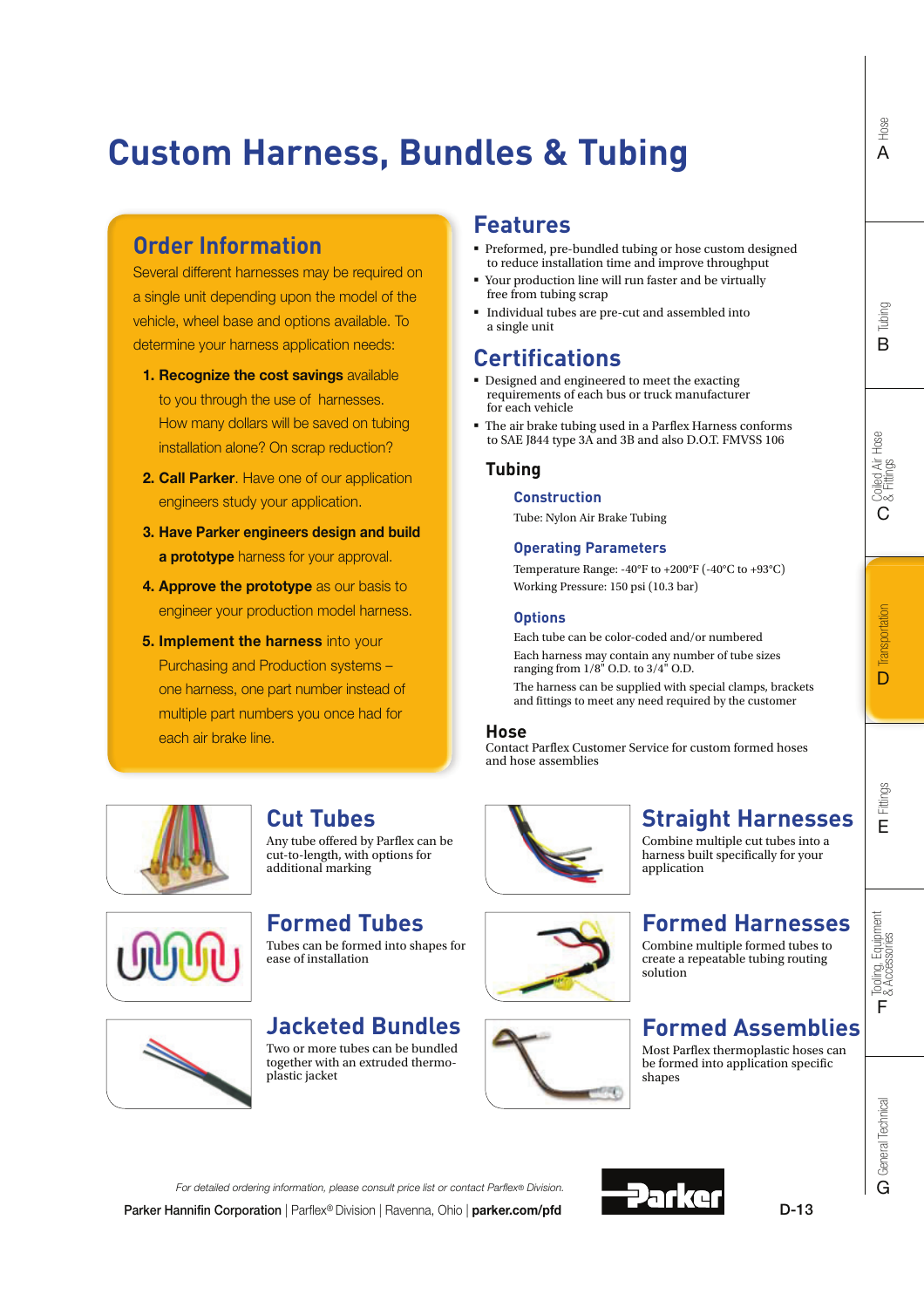# **SCR Hose Assemblies for Tier IV Compliance**



### **Applications**



 Diesel Exhaust Fluid Conveyance

#### **Features**

- $\bullet\,$  Consistent thaw more reliable than coolant heated lines
- Multiple options available to fit every application
- Protective Overmolding
- Protection against water ingression and damage of electrical components
- Bolsters fitting strength and impact resistance
- Corrugated heat shield offers abrasion and heat resistance
- Assembled and designed in USA

### **Certifications**

 Parflex Division is third party certified for ISO 14001 and TS 16949

> Contact Parflex for<br>
> ann or 4nnm 1.D. nyl<br>
> ann or 4nnm or 5.5r<br>
> lines, or 4nnm or 5.5r<br>
> lines, or 4nnm or 5.5r<br>
> lines, or 4nnm or 5.5r<br>
> EPDM lines.<br>
> custom design<br>
> custom design<br>
> custom design<br>
> available!<br>
> available!<br>
> merc Contact Partlex for<br>3mm or 4mm I.D. nylon amm or 4mm or 5.5mm<br>3mm or 4mm or 5.5mm<br>Jines, or 4mm or 0ther EPDM lines. Other custom designs available!

#### Keeping the Air We Breath Clean

With Electrically Heated SCR Hose Assemblies from Parker's Parflex Division, a cleaner exhaust system means a cleaner environment. Designed for heating and conveying DEF (Diesel Exhaust Fluid) throughout the SCR system on commercial vehicles, Parflex hoses are made to handle both on-road and off-road applications while helping you stay Tier IV and EPA '10 compliant. Combine these hoses with other high value Parflex fluid conveyance products (pilot lines, grease lines, hydraulic hoses, etc.) so your customer can enjoy best in class durability and performance.

Unlike the competition's electrically heated hose, Parflex SCR hoses encapsulate the heating elements with an extruded sheath for added protection and long-lasting uniform heating. The overmold on the fittings provide impact and water resistance, making the hoses suitable for multiple environments.

Each configuration utilizes materials specifically formulated for their application. All Parflex SCR hose assemblies have multiple options, allowing customization by the equipment manufacturer/end user.

> **Both styles available with 6mm I.D. Bo Please contact Parflex for other hose internal Pleasdiameters, custom requirements or non-purge systems.**

> > **Check www.scrhose.com for product updates**

General Technical **C** General Technical

D-14



Parker Hannifin Corporation | Parflex® Division | Ravenna, Ohio | parker.com/pfd For detailed ordering information, please consult price list or contact Parflex® Division.